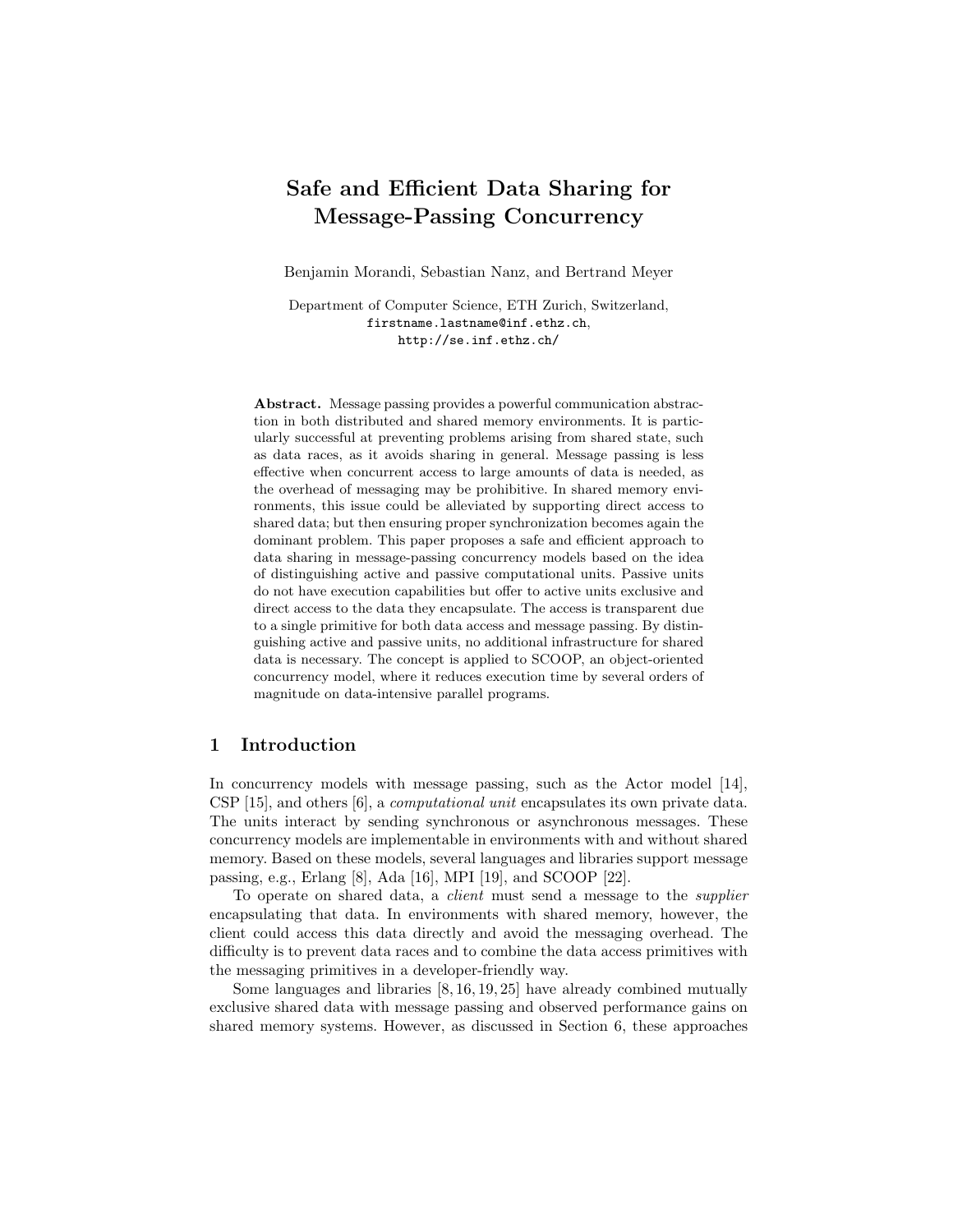either impose restrictions on the shared data or do not provide unified primitives for data access and message passing. As a consequence of the latter limitation, programmers are required to change their code substantially when switching from messaging to shared data or vice versa.

To close this gap, this paper proposes the concept of passive computational units for safe and efficient data sharing in message-passing models implemented on shared memory. A passive unit is a supplier stripped from its execution capabilities. Its only purpose is to provide a container for shared data and exclusive access to it. The passive unit can contain any data that is containable by a regular supplier. A client with exclusive access uses existing communication primitives to operate on the data; instead of sending a message, these primitives access the data directly. By overloading the semantics of the primitives, programmers only need to change few lines of code to set a unit passive. Furthermore, passive units are implementable with little effort as existing supplier infrastructure can be reused.

This paper develops this concept in the context of SCOOP [20,22], an objectoriented concurrency model based on message passing, where processors encapsulate objects and interact by sending requests. The implementation of the concept is shown to reduce execution time by several orders of magnitude on data-intensive parallel programs.

The remainder of this paper is structured as follows. Section 2 introduces a running example. Section 3 develops the concept of passive processors informally, and Section 4 develops it formally. Section 5 evaluates the efficiency, and Section 6 reviews related work. Finally, Section 7 discusses the applicability to other concurrency models and concludes with an outlook on future work.

# 2 Pipeline System

A pipeline system serves as the running example for this paper. The pipeline parallel design pattern [18] applies whenever a computation involves sending packages of data through a sequence of stages that operate on the packages. The pattern assigns each stage to a different computational unit; the stages then synchronize with each other to process the packages in the correct order. Using this pattern, each stage can be mapped for instance to a CPU core, a GPU core, an FPGA, or a cryptographic accelerator, depending on the stage's computational needs.

The pipeline pattern can be implemented in SCOOP (Simple Concurrent Object-Oriented Programming) [20, 22]. The starting idea of SCOOP is that every object is associated with a processor, called its handler. A processor is an autonomous thread of control capable of executing actions on objects. An object's class describes its actions as features. An entity x belonging to a processor can point to an object with the same handler (non-separate object), or to an object on another processor (separate object). In the first case, a feature call  $x \cdot f$  on the *target*  $x$  is *non-separate*: the handler of  $x$  executes the feature synchronously. In the second case, the feature call is *separate*: the handler of  $x$ , i.e., the *supplier*,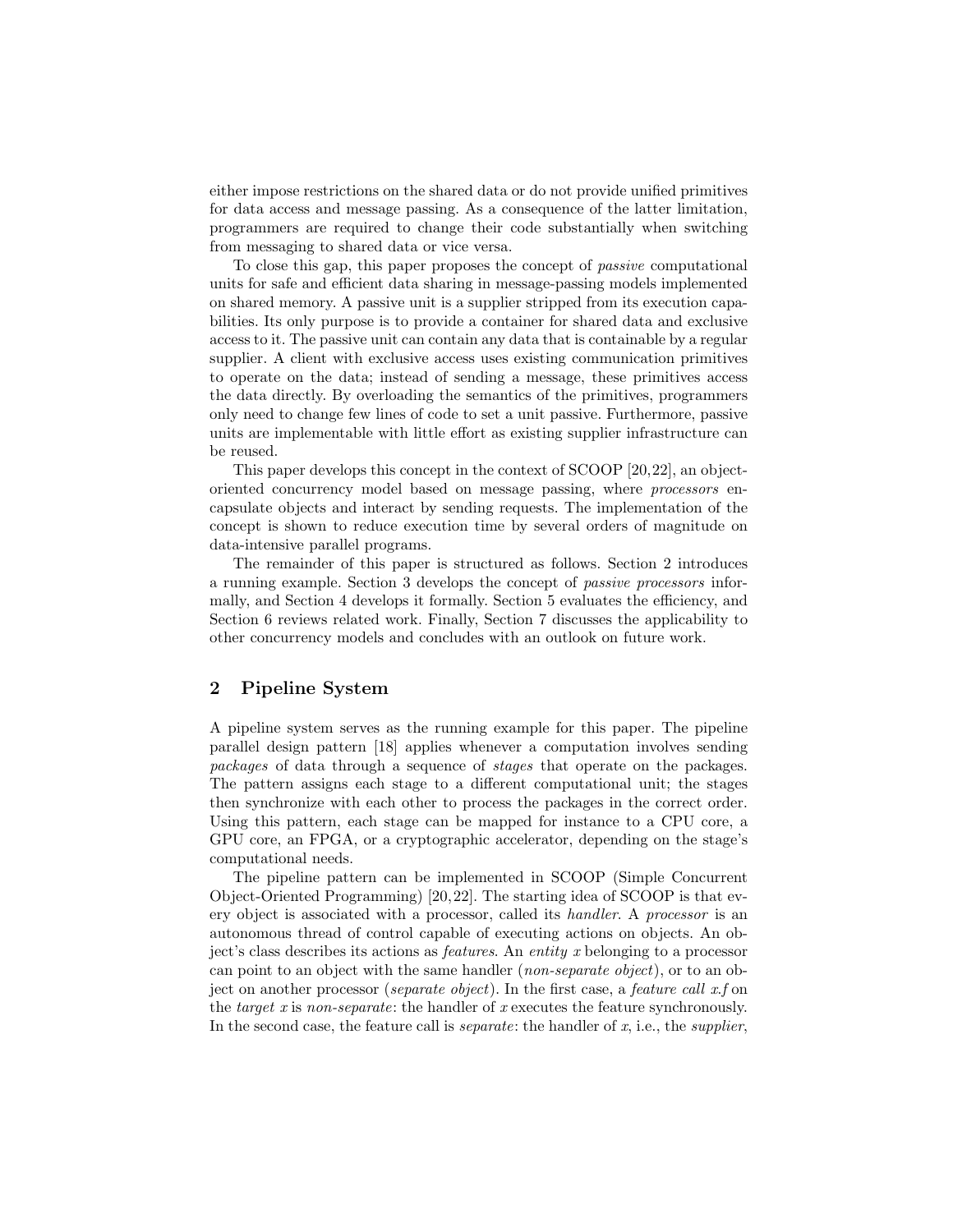executes the call asynchronously on behalf of the requester, i.e., the client. The possibility of asynchronous calls is the main source of concurrent execution. The asynchronous nature of separate feature calls implies a distinction between a feature call and a feature application: the client logs the call with the supplier (feature call) and moves on; only at some later time will the supplier actually execute the body (feature application).

In the SCOOP pipeline implementation, each stage and each package is handled by its own processor, ensuring that stages can access the packages in parallel. Each stage is numbered to indicate its position in the pipeline; it receives this position upon creation:

```
class STAGE create make feature
  position: INTEGER −− The stage's position in the pipeline.
  make (new position: INTEGER)
       −− Create a stage at the given position.
    \bf{do} position := new_position end
  process (package: separate PACKAGE)
      −− Process the package after the previous stage is done with it.
    require package.is_processed (position -1) do
      do_work (package) - Read from and write to the package.
      package.set_processed (position) -- Set the package processed.
    end
end
```
The process feature takes a package as an argument; the keyword separate specifies that the package may be handled by a different processor. To ensure exclusive access, a stage must first lock a package before accessing it. In SCOOP, such locking requirements are expressed in the formal argument list: any target of separate type within the feature must occur as a formal argument; the arguments' handlers are locked for the duration of the feature execution, thus preventing data races. In process, package is a formal argument; hence the stage has exclusive access to the package while executing process.

To process each package in the right order, the stages must synchronize with each other. For this purpose, each package has two features *is processed* and set processed to keep track of the stages that already processed the package. The synchronization requirement can then be expressed elegantly using a precondition (keyword require), which makes the execution of a feature wait until the condition is true. The precondition in process delays the execution until the package has been processed by the previous stage.

The SCOOP concepts require execution-time support, known as the SCOOP runtime. Each processor is protected through a lock and maintains a request queue of requests resulting from feature calls of other processors. When a client executes a separate feature call, it enqueues a separate feature request to the supplier's request queue. The supplier processes the feature requests in the order of queuing. A non-separate feature call can be processed without the request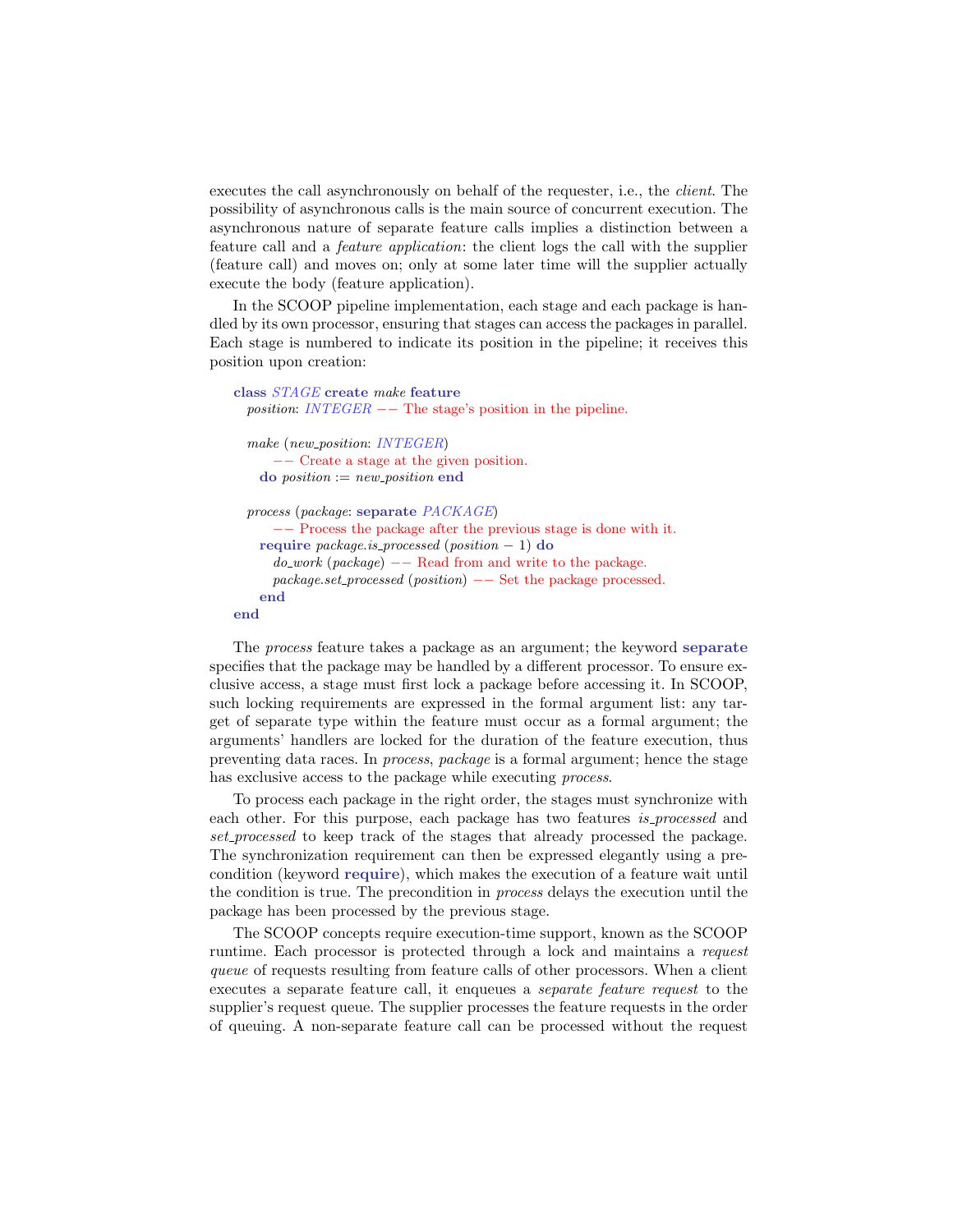queue: the processor creates a *non-separate feature request* and processes it right away using its call stack.

A client makes sure that it holds the locks on all suppliers before executing a feature. At the end of the feature execution, the client issues an unlock request to each locked processor. Each locked processor unlocks itself as soon as it processed all previous feature requests.

# 3 Passive Processors

The pipeline system from Section 2 showcases an important class of concurrent programs, namely those that involve multiple processors sharing data. In SCOOP, it is necessary to assign the data to a new processor. For frequent and short read or write operations this becomes problematic:

- 1. Each feature call to the data leads to a feature request in the request queue of the data processor, which then picks up the request and processes it on its call stack. This chain of actions creates a considerable overhead. For an asynchronous write operation, the overhead outweighs the benefit of asynchrony. For a synchronous read operation, the client not only waits for the data processor to process the request, it also gets delayed further by the overhead.
- 2. The data consumes operating system resources (threads, processes, locks, semaphores) that could otherwise be freed up.

On systems with shared memory, the clients can directly operate on the data, thus avoiding the overhead. This frees most of the operating system resources attached to the data processor. Before accessing shared data, a client must ensure its access is mutually exclusive; otherwise, data races can occur. For this purpose, shared data must be grouped, and each group must be protected through a lock. Since SCOOP processors offer this functionality already along with execution capabilities, one can use processors, stripped from their execution capabilities, to group and protect shared data. This insight gives rise to passive processors:

**Definition 1 (Passive processor).** A passive processor q does not have any execution capabilities. Its lock protects the access to its associated objects. A client p holding this lock uses feature calls to operate directly on q's associated objects. While operating on these objects, p assumes the identity of q. Processor q becomes passive when another processor sets it as passive. When q is not passive, it is active. Processor q becomes active again when another processor sets it as active. It can only become passive or active when unlocked, i.e., when not being used by any other processor.

When a processor p operates on the objects of a passive processor  $q$ , it assumes  $q$ 's identity. For example, if  $p$  creates a literal object or another nonseparate object, it creates this object on  $q$  and not on itself; otherwise, a nonseparate entity on  $q$  would reference an object on  $p$ .

Besides safe and fast data sharing, passive processors have further benefits: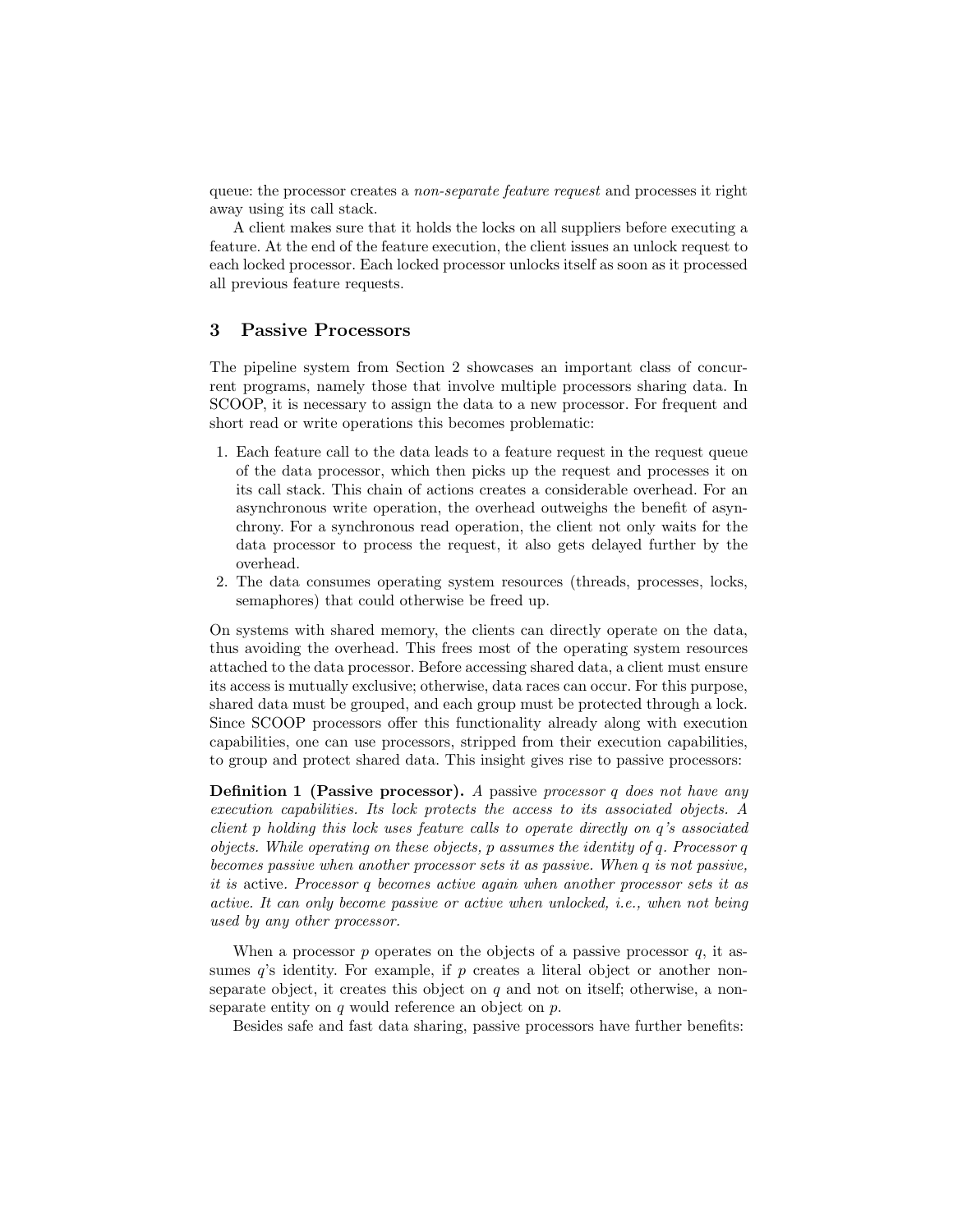- Minimal user code changes. The feature call primitive unifies sending messages to active processors and accessing shared data on passive processors, ensuring minimal code changes to set a processor passive or active. With respect to SCOOP's type system [22], the same types can be used to type objects on passive and active processors. The existing type system rules ensure that no object on a passive processor can be seen as non-separate on a different processor, thus providing type soundness.
- $-$  Minimal compiler and runtime changes. To implement passive processors, much of the existing infrastructure can be reused. In particular, no new code for grouping objects and for locking request queues is required.



(b) The package processors are passive.

Fig. 1: A stage processor processes a package. The stage object, handled by the left-hand side processor, has a separate reference (depicted by an arrow) to the package object, handled by the right-hand side processor. The package object references a non-separate record object to remember the processing history.

In the pipeline system, each package can be handled by a passive processor rather than an active one. To achieve this, it suffices to set a package's processor passive after its construction. No other code changes are necessary since the existing feature calls to the packages automatically assume the data access semantics. For example, the following code creates a package on a new passive processor and asks the stages to process the package.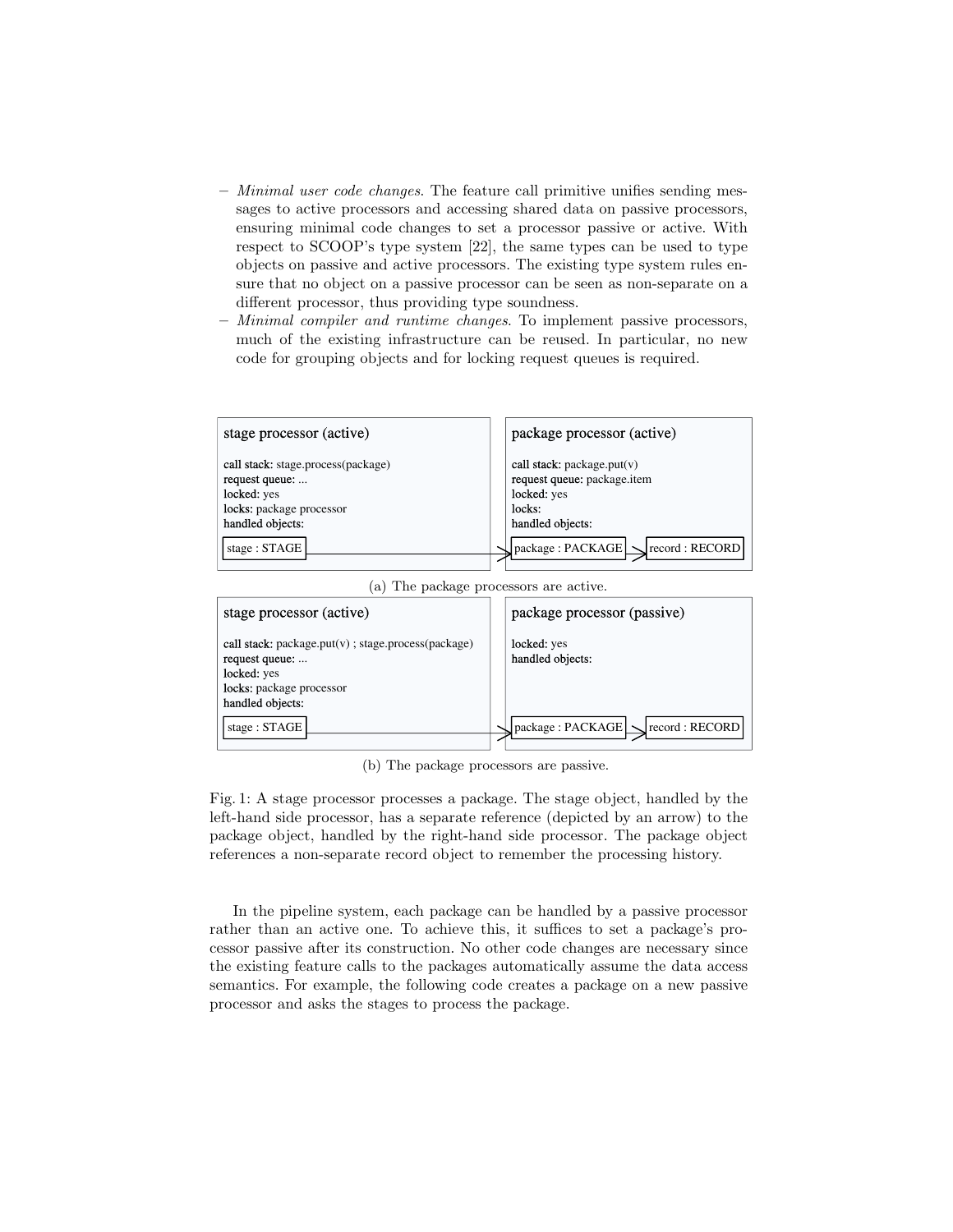create package.make (data, number\_of\_stages); set\_passive (package)  $stage_1. process (package)$ ; ...;  $stage_n. process (package)$ 

Figure 1 illustrates the effect of the call to set passive. In Figure 1a, active package processors have a call stack, a request queue, and a stack of locks. The stage processors send asynchronous (see put) and synchronous (see *item*) feature requests. In Figure 1b, passive package processors do not have any execution capabilities. Therefore, the stage processors operate directly and synchronously on the packages, thus making a better use of their own processing capabilities rather than relaying all operations to the package processors.

#### 4 Formal Specification

This section provides a structural operational semantics for the passive processor mechanism and shows that setting a processor passive or active preserves the execution order of called features.

#### 4.1 State Formalization

Let  $Ref$  be the type of references, let  $Proc$  be the type of processors, and let *Entity* be the type of entities. A state  $\sigma$  is then a 6-tuple  $(\sigma_h, \sigma_l, \sigma_o, \sigma_i, \sigma_f, \sigma_e)$ of functions:

- $\sigma_h : Ref \rightarrow Proc$  maps each reference to its handler.
- $\sigma_l : Proc \rightarrow Boolean$  indicates which processors are locked.
- $-\sigma_o: Proc \to Stack[Set[Proc]]$  maps each processor to its obtained locks.
- $\sigma_i : Proc \rightarrow Boolean$  indicates which processors are passive.
- $-\sigma_f$ : Proc  $\rightarrow$  Proc maps each processor p to the handler of the object on which p currently operates. Normally  $\sigma_f(p) = p$ , but when operating on the objects of a passive supplier q, then  $\sigma_f(p) = q$ .
- $-\sigma_e$ : Proc  $\rightarrow$  Stack[Map[Entity, Ref]] maps each processor to its stack of entity environments.

#### 4.2 Execution Formalization

An execution is a sequence of configurations. Each configuration of the form  $\langle p_1 : s_{p1} \mid \ldots \mid p_n : s_{pn}, \sigma \rangle$  is an execution snapshot consisting of the schedule, i.e., the call stacks and the request queues of processors  $p_1, \ldots, p_n$ , and the state σ. The call stack and the request queue of a processor are also known as the action queue of the processor. The commutative and associative parallel operator | keeps the processors' action queues apart. Within an action queue, a semicolon separates statements. Statements are either instructions, i.e., program elements, or operations, i.e., runtime elements. The following overview shows the structure of statements, instructions, and operations. The elements  $e_t$ ,  $e$ , and all items in  $\overline{e_a}$  are entities of type *Entity*. The element  $r_t$  and all items in  $\overline{r_a}$  are references of type  $Ref.$  The element f of type  $Feature$  denotes a feature where f.body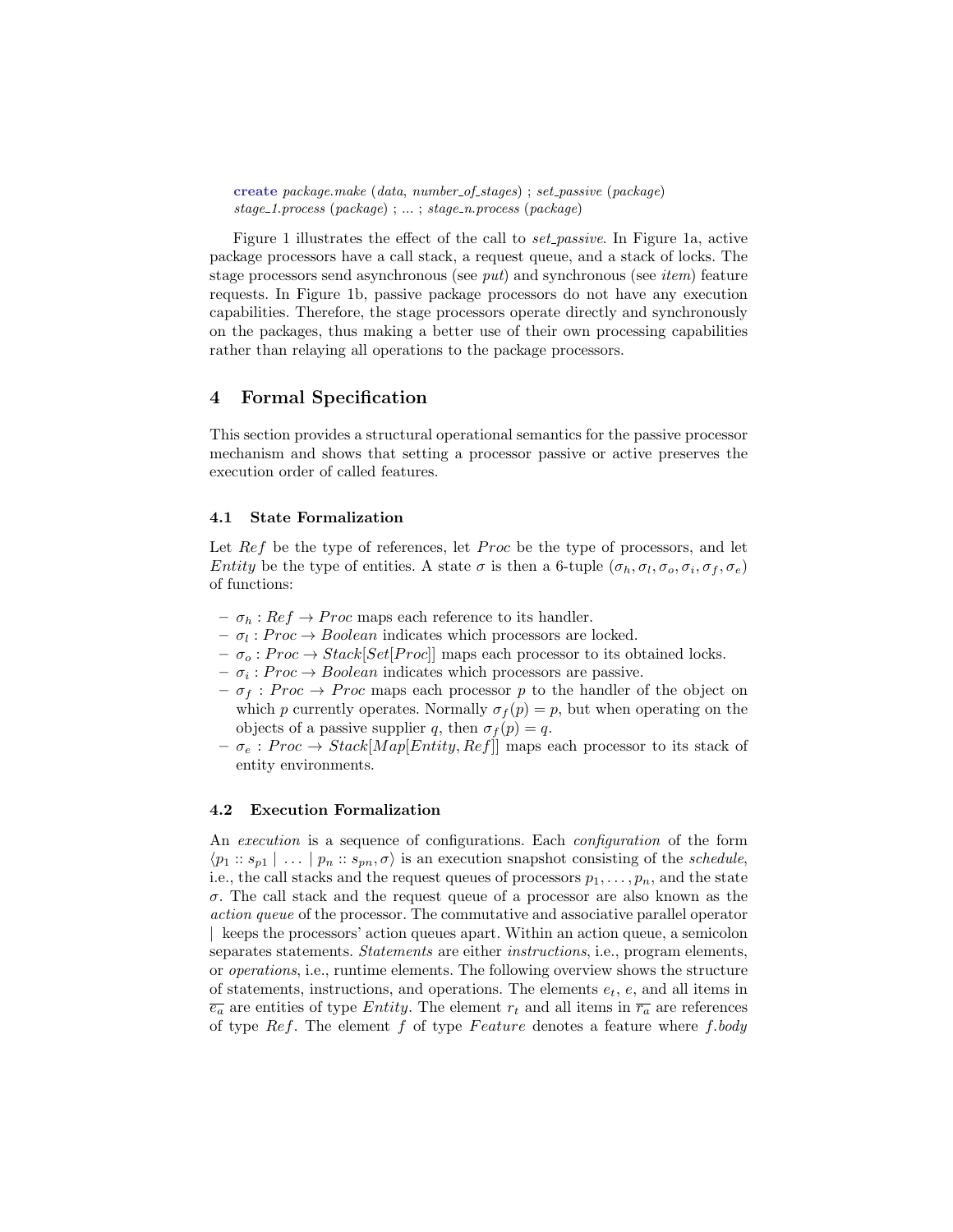returns the feature's body. Lastly,  $q_1, \ldots, q_n$  and w are processors of type *Proc*, and x is a flag of type Boolean.

| $s \triangleq in \mid op$         |                                                     |
|-----------------------------------|-----------------------------------------------------|
| $in \triangleq$                   |                                                     |
| $e_t. f(\overline{e_a})$          | Call a feature.                                     |
| create $e_t.f(\overline{e_a})$    | Create an object.                                   |
| $set\_passive(e)$                 | Set the handler of the referenced object passive.   |
| $set\_active(e)$                  | Set the handler of the referenced object active.    |
| $op \triangleq$                   |                                                     |
| $apply(r_t, f, \overline{r_a})$   | Apply a feature.                                    |
| revert $(\{q_1,\ldots,q_n\},w,x)$ | Finish a feature application or an object creation. |
| unlock                            | Unlock a processor.                                 |

Figure 2 shows the transition rules. A processor  $q$  becomes passive when a processor  $p$  executes the *set\_passive* instruction (see SET PASSIVE) with an entity e that evaluates to a reference  $r$  on  $q$ . Processor  $q$  becomes active again when a processor  $p$  executes the *set\_active* instruction (see SET ACTIVE). Processor  $q$ can only become passive or active when  $q$  is unlocked, guaranteeing that  $q$  is not being used by any other processor.

To perform a feature call  $e_t f(\overline{e_a})$  (see call rules) a client p evaluates the target (see  $r_t$ ) and the arguments (see  $\overline{r_a}$ ). It then looks at the handler q of the target. If q is different from  $p$  and not passive,  $p$  creates a feature request (see apply) and appends it to the end of  $q$ 's request queue. If  $q$  is  $p$  or if  $q$  is passive, then p itself immediately processes the feature request.

To process a feature request (see APPLY), a processor  $p$  first determines the missing locks  $\bar{q}$  as the difference between required locks and already obtained locks. It only proceeds when all missing locks are available, in which case it obtains these locks. It also adds a new entity environment and updates  $\sigma_f$  with the target handler, i.e.,  $p$  for non-passive calls or the handler of the target for passive calls. Processor  $p$  then executes the feature body and cleans up (see REVERT). It releases the obtained locks, restores  $\sigma_f$ , and removes the top entity environment. The locked suppliers unlock themselves asynchronously once they are done with the issued workload (see UNLOCK).

To execute a creation instruction create  $e_t.f(\overline{e_a})$  (see creation rules), a processor p looks at the type of the target  $e_t$ . If the type is separate, i.e., its declaration has the separate keyword,  $p$  creates an active and idle processor  $q$  with a new object referenced by  $r_t$ . It then locks that processor, performs the creation call (see call rules), and cleans up. If the type of  $e_t$  is non-separate, i.e., no separate keyword, p creates a new object on the handler on whose objects p currently operates on, i.e.,  $\sigma_f(p)$ . In case  $\sigma_f(p) = q \neq p$ , it is important to create the new object on q rather than on  $p$ ; otherwise the non-separate entity  $e_t$  on q would point to an object not on q, thus compromising the soundness of the type system.

We embedded the transition rules from Figure 2 into the comprehensive formal specification for SCOOP [10], implemented in Maude [5]. This specification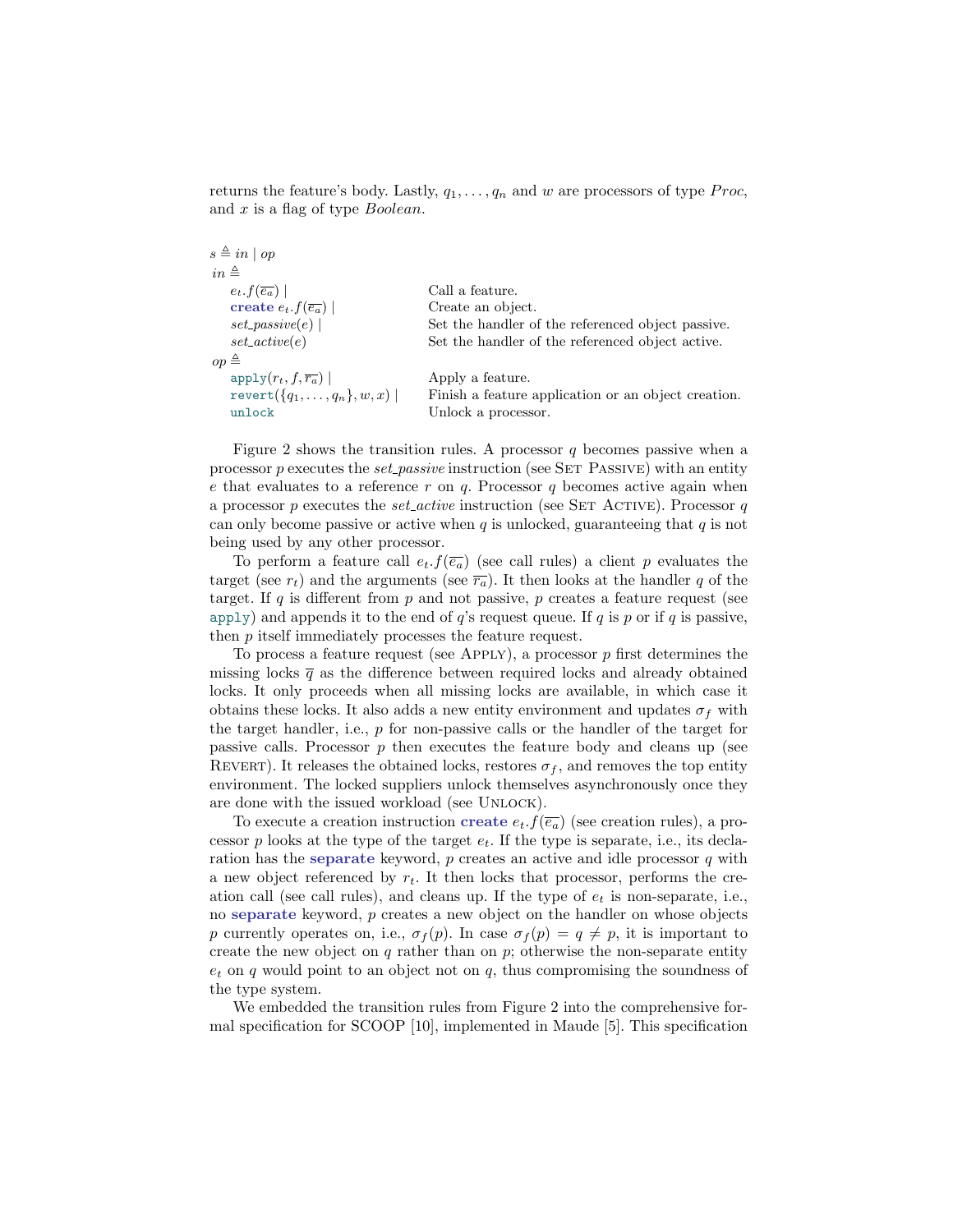**SET PASSIVE** 

 $r \stackrel{def}{=} \sigma_e(p) . top.val(e)$   $q \stackrel{def}{=} \sigma_h(r) \neg \sigma_l(q)$  $\langle p:: set\_passive(e); s_p, \sigma \rangle \rightarrow \langle p:: s_p,(\sigma_h, \sigma_l, \sigma_o, \sigma_i[q \mapsto true], \sigma_f, \sigma_e) \rangle$ SET ACTIVE  $r \stackrel{def}{=} \sigma_e(p).top.val(e)$   $q \stackrel{def}{=} \sigma_h(r) \neg \sigma_l(q)$  $\langle p:: set\_active(e); s_p, \sigma \rangle \rightarrow \langle p:: s_p, (\sigma_h, \sigma_l, \sigma_o, \sigma_i[q \mapsto \mathit{false}], \sigma_f, \sigma_e) \rangle$ Separate Call  $r_t \stackrel{def}{=} \sigma_e(p).top.val(e_t) \ \overline{r_a} \stackrel{def}{=} \sigma_e(p).top.val(\overline{e_a}) \ \ q = \sigma_h(r_t) \ \ p \neq q \wedge \neg \sigma_i(q)$  $\langle p:: e_t.f(\overline{e_a}); s_p | q:: s_q, \sigma \rangle \rightarrow \langle p:: s_p | q:: s_q; \text{apply}(r_t, f, \overline{r_a}), \sigma \rangle$ Non-Separate/Passive Call  $r_t \stackrel{def}{=} \sigma_e(p).top.val(e_t) \stackrel{ref}{=} \sigma_e(p).top.val(\overline{e_a}) \stackrel{def}{=} \sigma_h(r_t) \stackrel{def}{=} q \vee \sigma_i(q)$  $\langle p:: e_t.f(\overline{e_a}); s_p, \sigma\rangle \rightarrow \langle p:: \text{apply}(r_t, f, \overline{r_a}); s_p, \sigma\rangle$ 

**APPLY** 

$$
\overline{q} \stackrel{def}{=} \sigma_h(\overline{r_a}) \setminus (\sigma_o(p). \text{flat} \cup \{p\}) \quad \bigwedge_{q \in \overline{q}} \neg \sigma_l(q)
$$

 $\langle p::\text{apply}(r_t, f, \overline{r_a}); s_p, \sigma\rangle \rightarrow$ 

 $\langle p:: f.\textit{body}; \text{revert}(\overline{q}, \sigma_f(p), \textit{true}); s_p, (\sigma_h, \sigma_l | \overline{q} \mapsto \textit{true}], \sigma_o[p \mapsto \sigma_o(p). \textit{push}(\overline{q})], \sigma_i,$  $\sigma_f[p \mapsto \sigma_h(r_t)], \sigma_e[p \mapsto \sigma_e(p).push((current \mapsto r_t, f.formals \mapsto \overline{r_a}))])$ 

**REVERT** 

$$
e' \stackrel{def}{=} \begin{cases} \sigma_e[p \mapsto \sigma_e(p).pop] & if x \\ \sigma_e & otherwise \end{cases}
$$

 $\overline{\langle p::\texttt{revert}(\{q_1,\ldots,q_n\},w,x);s_p\mid q_1::s_{q1}\mid\ldots\mid q_n::s_{qn},\sigma\rangle\rightarrow}$  $\langle p:: s_p | q_1:: s_{q1}; \text{undock} | \ldots | q_n:: \ldots, (\sigma_h, \sigma_l, \sigma_o[p \mapsto \sigma_o(p).pop], \sigma_i, \sigma_f[p \mapsto w], e')\rangle$ Unlock **DARALLELIGM** 

|                                                                                                                                                                      | $\langle P,\sigma\rangle \to \langle P',\sigma'\rangle$                     |
|----------------------------------------------------------------------------------------------------------------------------------------------------------------------|-----------------------------------------------------------------------------|
| $\langle p::\text{unlock};s_n,\sigma\rangle\rightarrow$                                                                                                              | $\langle P   Q, \sigma \rangle \rightarrow \langle P'   Q, \sigma' \rangle$ |
| $\langle p :: s_p, (\sigma_h, \sigma_l[p \mapsto \text{false}], \sigma_o, \sigma_i, \sigma_f, \sigma_e) \rangle$                                                     |                                                                             |
| <b>SEPARATE CREATION</b>                                                                                                                                             |                                                                             |
| $e_t.\textit{type} = \textit{separate}$ $q \stackrel{\textit{def}}{=} \textit{fresh\_proc}(\sigma_h)$ $r_t \stackrel{\textit{def}}{=} \textit{fresh\_obj}(\sigma_h)$ |                                                                             |

 $\overline{\langle p::\text{create }e_t.f(\overline{e_a}); s_p, \sigma\rangle \rightarrow \langle p::e_t.f(\overline{e_a}); \text{revert}(\overline{\{q\}}, \sigma_f(p), \text{false}); s_p | q::,}$  $(\sigma_h[r_t \mapsto q], \sigma_l[q \mapsto true], \sigma_o[p \mapsto \sigma_o(p).push(\lbrace q \rbrace)][q \mapsto ()], \sigma_i[q \mapsto false],$  $\sigma_f[q \mapsto q], \sigma_e[p \mapsto \sigma_e(p).update(e_t \mapsto r_t)][q \mapsto ()])$ 

Non-Separate Creation

 $e_t.\textit{type} = \textit{non-separate}$   $r_t \stackrel{\textit{def}}{=} \textit{fresh\_obj}(\sigma_h)$ 

 $\overline{\langle p\text{ :: create }e_t.f(\overline{e_a}); s_p, \sigma\rangle\rightarrow}$ 

 $\langle p:: e_t.f(\overline{e_a}); s_p, (\sigma_h[r_t \mapsto \sigma_f(p)], \sigma_l, \sigma_o, \sigma_i, \sigma_f, \sigma_e[p \mapsto \sigma_e(p).update(e_t \mapsto r_t)]) \rangle$ 

Fig. 2: Transition rules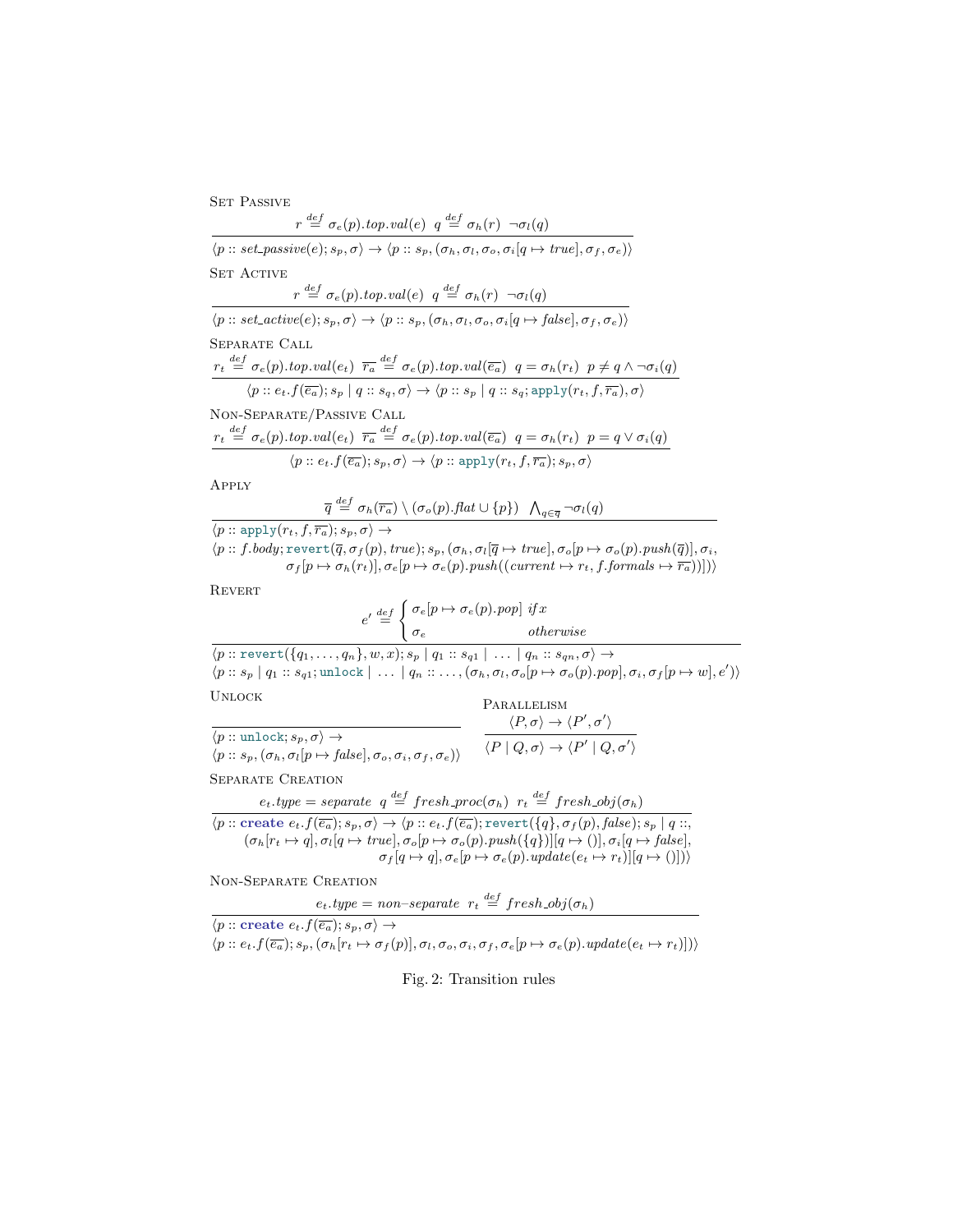uses  $\sigma_f(p)$  also in other situations where p performs an action on behalf of a passive processor, namely to create literals, to set the status of a once routine (a routine only executed once), and to import and copy object structures. We used the specification to test [21] the passive processor mechanism against other SCOOP aspects and used the results to refine the specification.

#### 4.3 Order Preservation

The formal semantics can be used to prove Theorem 1, stating that a supplier can always be set passive or active without altering the sequence in which called features get applied. This property enables developers to use the same reasoning in determining a feature's functional correctness, irrespective of whether the suppliers are passive or active. Lemma 1 is necessary to prove Theorem 1:

**Lemma 1 (Action queue order preservation).** Let p be a processor with statements  $s_1, \ldots, s_l$  in its action queue. In a terminating program, p will execute  $s_1, \ldots, s_l$  in the sequence order.

*Proof.* The transition rules in Figure 2 only allow  $p$  to execute the leftmost statement and then continue with the next one. Since none of the rules delete or shuffle any statements, and since  $p$ 's program is terminating,  $p$  must execute  $s_1, \ldots, s_l$  in the sequence order.

**Theorem 1 (Feature call order preservation).** Let p be a processor that is about to apply a feature f in a terminating program. Let  $\overline{q}$  be the processors that p locks to apply f. For each  $q \in \overline{q}$ , regardless whether it is passive or active, the feature requests for q, resulting from feature calls in f's body, will be processed in the order given by f's body.

*Proof.* Processor p first inserts  $f$ 's instructions  $s_1, \ldots, s_l$  into its action queue (see APPLY). Lemma 1 states that processor  $p$  executes all of these instructions in code order. Hence, the proof can use mathematical induction over the length l of f's body. In the base case, i.e.,  $l = 0$ , p did not execute any instructions; hence, the property holds trivially. For the inductive step, the property holds for  $l = i - 1$ ; the proof needs to show that the property holds for  $l = i$ . Consider the instruction  $s_i$  at position i:

- $s_i$  is a set passive or set active instruction. Processor p does not change any action queues (see SET PASSIVE and SET ACTIVE); the property is preserved.
- $s_i$  is a separate feature call to a passive processor q. Processor p executes the feature call (see NON-SEPARATE/PASSIVE CALL). Processor  $q$  must already have been passive during earlier calls because a processor cannot be set passive when it is locked (see APPLY and SET PASSIVE). Hence, processor  $p$ must have processed all earlier calls. Because of the induction hypothesis, it must have done so in the order given by the code. Consequently, processing  $s_i$  now preserves the property for q. Because of the induction hypothesis,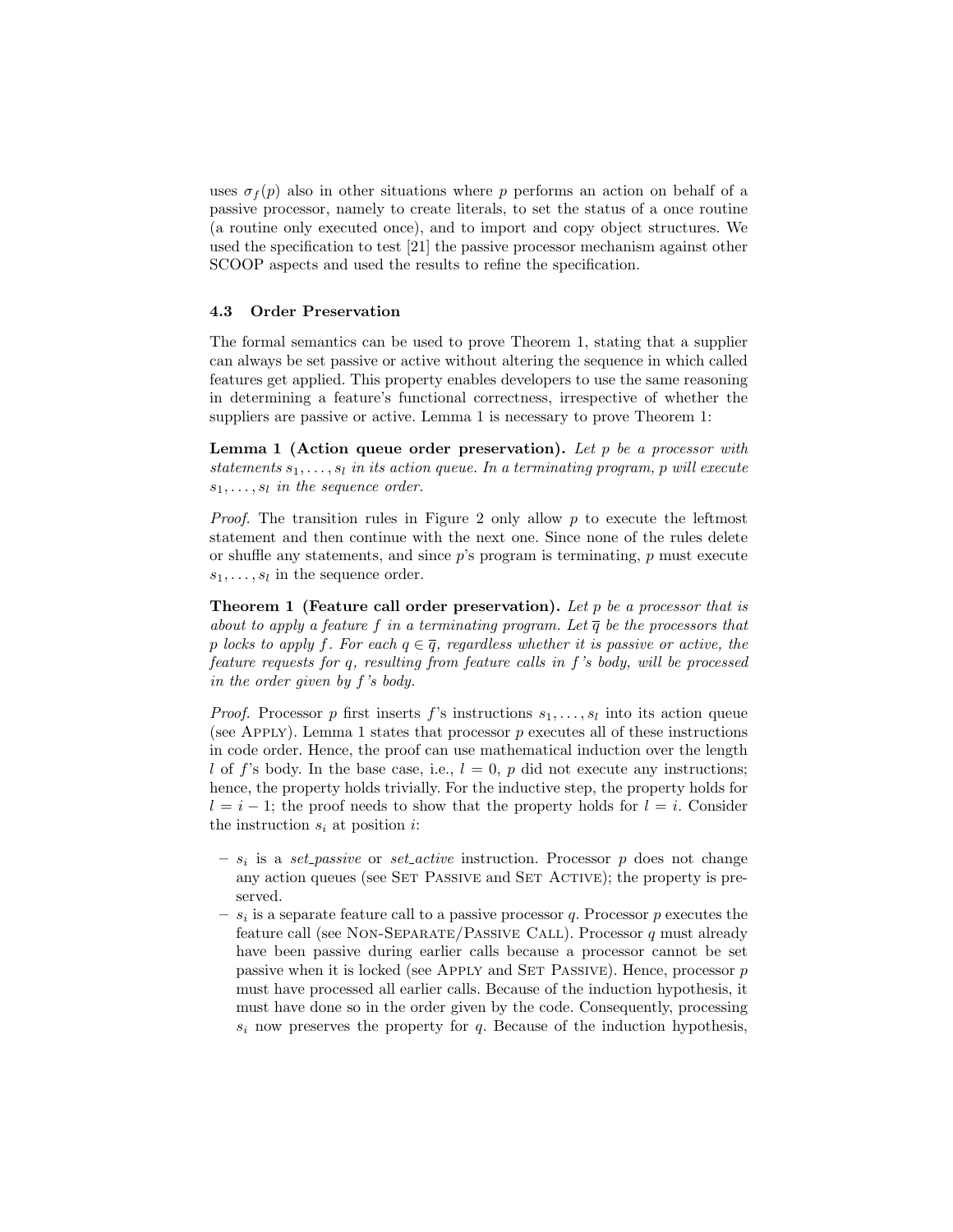the configuration after  $s_{i-1}$  satisfied the property for all other suppliers in  $\bar{q}$ ; Lemma 1 guarantees that these processors will execute their statements in the same order even after  $s_i$ , thus the property is preserved.

- $s_i$  is a separate feature call to an active processor q. Processor p executes a separate call (see Separate Call) to add a feature request to the end of  $q$ 's action queue. Because of the induction hypothesis,  $q$  must either have processed all earlier calls in the code order, or some of these calls must be scheduled in  $q$ 's action queue, to be executed in code order. In either case, adding a feature request for  $s_i$  to the end of the action queue preserves the property for  $q$  (see Lemma 1). As in the passive case, Lemma 1 guarantees that the property is preserved for all other suppliers in  $\bar{q}$  as well.
- $s_i$  is a non-separate feature call. Regardless of the suppliers' passiveness,  $p$ executes a non-separate feature call (see Non-Separate/Passive Call). Lemma 1 guarantees that the property is preserved for all  $q$  in  $\bar{q}$ .
- $s_i$  is a separate creation instruction. Regardless of the suppliers' passiveness,  $p$  executes a separate feature call (see SEPARATE CREATION), adding a new feature request to a new processor. Lemma 1 guarantees that the property is preserved for all q in  $\overline{q}$ .
- $s_i$  is a non-separate creation instruction. Regardless of the supplier's passiveness, p executes a non-separate feature call (see NON-SEPARATE CREATION). Lemma 1 guarantees that the property is preserved for all  $q$  in  $\overline{q}$ .

# 5 Evaluation

The pipeline system from Section 2 is a good representative for the class of programs targeted by the proposed mechanism: multiple stages share packages of data. This section experimentally compares the performance of the pipeline system when implemented using passive processors, active processors, and low-level synchronization primitives; the latter two are the closest competing approaches. To this end, we extended the SCOOP implementation [9] with passive processors.

#### 5.1 Comparison to active processors

A low-pass filter pipeline is especially suited because it exhibits frequent and short read and write operations on the packages, each of which represents a signal to be filtered. The pipeline has three stages: the first performs a decimation-intime radix-2 fast Fourier transformation [17]; the second applies a low-pass filter in Fourier space; and the third inverses the transformation. The system supports any number of pipelines operating in parallel and splits the signals evenly.

Table 1 shows the average execution times of various low-pass filter systems processing signals of various lengths. The experiments have been conducted on a  $4 \times$  Intel Xeon E7-4830 2.13 GHz server (32 cores) with 256 GB of RAM running Windows Server 2012 Datacenter (64 Bit) in a Kernel-based Virtual Machine on Red Hat 4.4.7-3 (64 Bit). A modified version of EVE 13.11 [9] compiled the programs in finalized mode with an inline depth of 100. Every data point reflects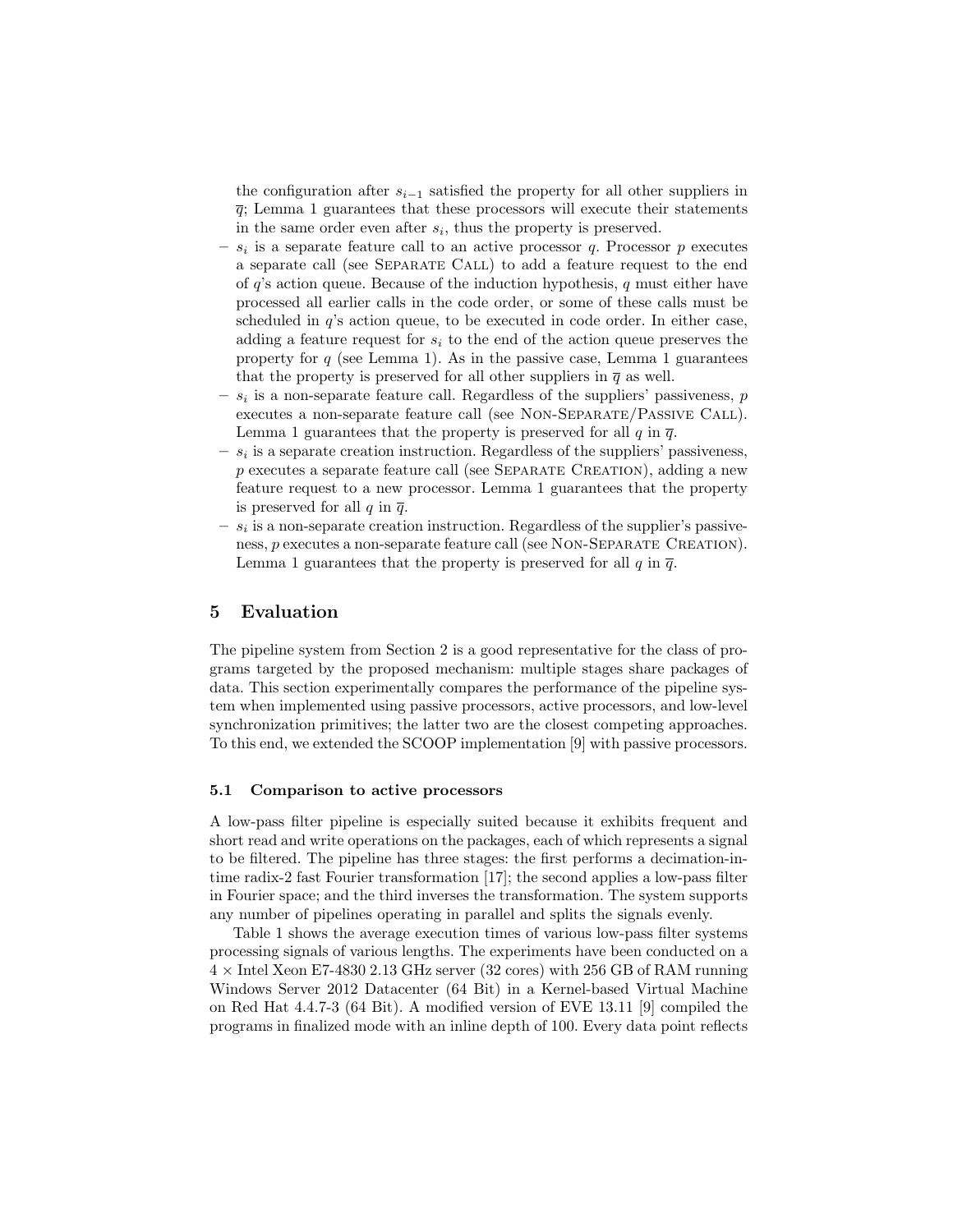the average execution time over ten runs processing 100 signals each. Using ten pipelines, it took nearly ten hours to compute the average for active signals of length 16384; thus we refrained from computing data points for bigger lengths.

Table 1: Average execution times (in seconds) of various low-pass filter systems with various signal lengths.

| configuration         | 2048 | 4096 | 8192 |                               |       |             |       | 16384 32768 65536 131072 262144 524288 |              |
|-----------------------|------|------|------|-------------------------------|-------|-------------|-------|----------------------------------------|--------------|
| sequential, SCOOP     | 1.00 | 1.66 | 3.22 | 6.35                          | 12.71 | 26.19       | 55.05 | 120.37 272.38                          |              |
| sequential, thread    | 0.62 | 1.09 | 2.19 | 4.66                          |       | 9.57 20.23  | 41.45 |                                        | 93.40 213.59 |
| 1 pipeline, active    |      |      |      | 337.55 682.29 1456.67 2875.23 |       |             |       |                                        |              |
| 1 pipeline, passive   | 1.64 | 2.72 | 5.02 | 10.99                         |       | 24.68 55.29 |       | 118.30 247.29 533.83                   |              |
| 1 pipeline, thread    | 0.31 | 0.58 | 1.16 | 2.44                          |       | 5.26 11.11  | 23.59 |                                        | 53.24 122.00 |
| 2 pipelines, passive  | 1.19 | 1.77 | 3.05 | 6.35                          |       | 14.19 29.82 |       | 60.24 124.99 263.96                    |              |
| 3 pipelines, passive  | 1.07 | 1.47 | 2.34 | 4.71                          |       | 9.87 20.65  | 41.78 |                                        | 85.72 185.19 |
| 5 pipelines, active   |      |      |      | 231.25 496.68 1048.95 2192.53 |       |             |       |                                        |              |
| 5 pipelines, passive  | 0.87 | 1.23 | 1.86 | 3.27                          | 6.35  | 13.50       | 27.17 | 55.95                                  | 117.12       |
| 5 pipelines, thread   | 0.16 | 0.23 | 0.40 | 0.74                          | 1.53  | 3.05        | 6.30  | 13.76                                  | 31.82        |
| 10 pipelines, active  |      |      |      | 334.93 726.83 1549.01 3322.70 |       |             |       |                                        |              |
| 10 pipelines, passive | 0.84 | 1.08 | 1.38 | 2.36                          | 4.13  | 8.28        | 16.89 | 35.13                                  | 76.64        |
| 10 pipelines, thread  | 0.16 | 0.22 | 0.33 | 0.59                          | 1.08  | 2.09        | 4.26  | 9.21                                   | 20.93        |



Fig. 3: The speedup of passive processors over active processors

Figure 3 visualizes the data. The upper three curves belong to the active signal processors. The lower curves result from the passive processors and a sequential execution. As the graph indicates, the passive processors are more than two orders of magnitude faster than the active ones. In addition, with increasing number of pipelines, the passive processors become faster than the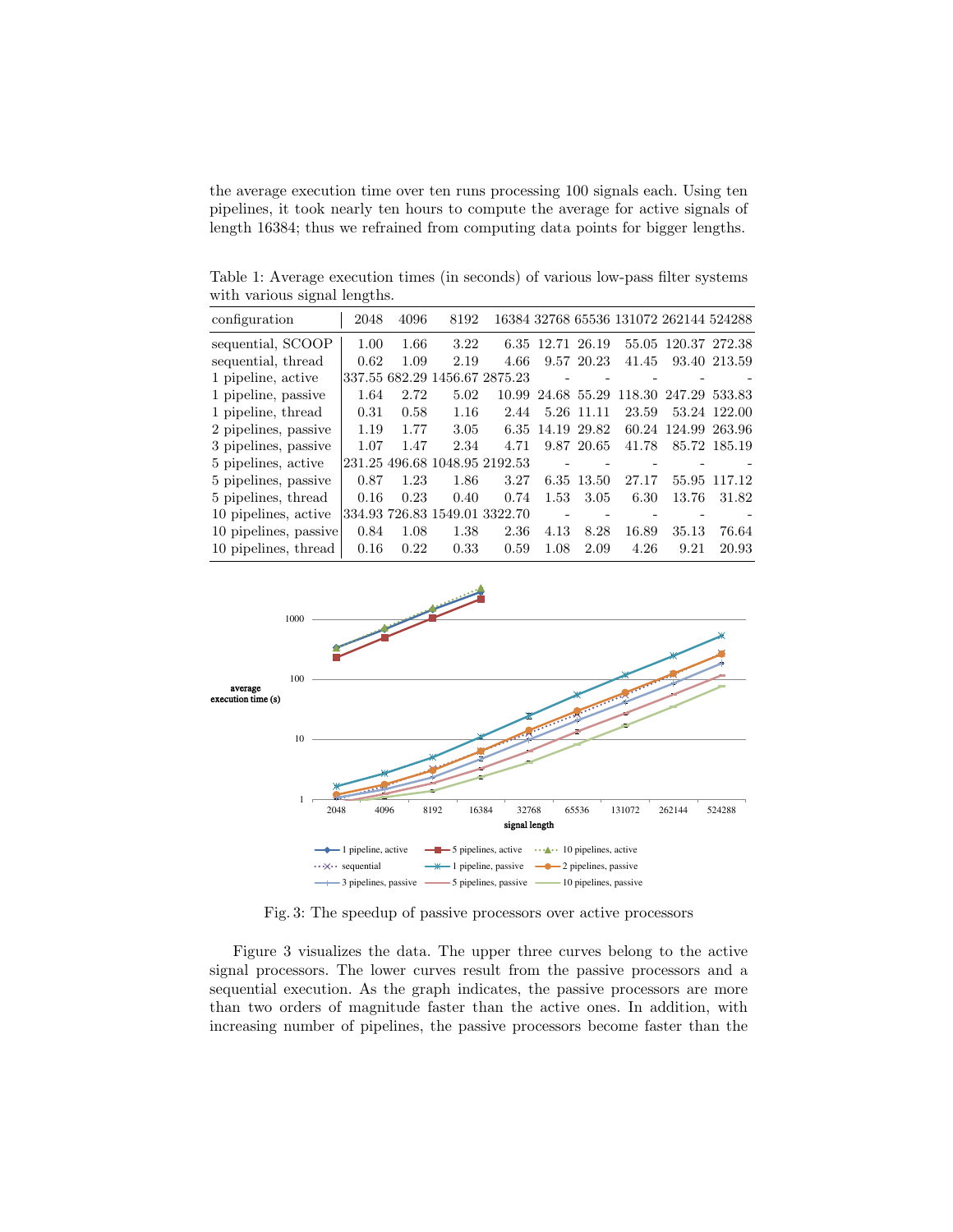sequential program. In fact, two pipelines are enough to have an equivalent performance. The overhead is thus small enough to benefit from an increase in parallelism. In contrast, active processors deliver their peak performance with around five pipelines but never get faster than the sequential programs.

#### 5.2 Comparison to low-level synchronization primitives

Figure 4 and Table 1 compare pipelines with passive processors to pipelines based on low-level synchronization primitives. In the measured range, the passive processors are between 3.7 to 5.4 times slower. As the signal length increases, the slowdown tends to becomes smaller. With more pipelines, the slowdown also tends to decrease at signal lengths above 8192. The two curves for sequential executions show that a slowdown can also be observed for non-concurrent programs.



Fig. 4: The slowdown of passive processors over EiffelThread

The slowdown is the consequence of SCOOP's programming abstractions. Compare the following thread-based stage implementation to the SCOOP one from Section 2. Besides the addition of boilerplate (inherit clause, redefinition of execute), this code exhibits some more momentous differences. First, the threadbased stage class implements a work queue: it has an attribute to hold the packages and a loop in execute to go over them. In SCOOP, request queues provide this functionality. Second, each thread-based package has a mutex and a condition variable for synchronization. To process a package, stage  $i$  first locks the mutex and then uses the condition variable to wait until stage  $i - 1$  has processed the package. Once stage  $i - 1$  is done, it uses the condition variable to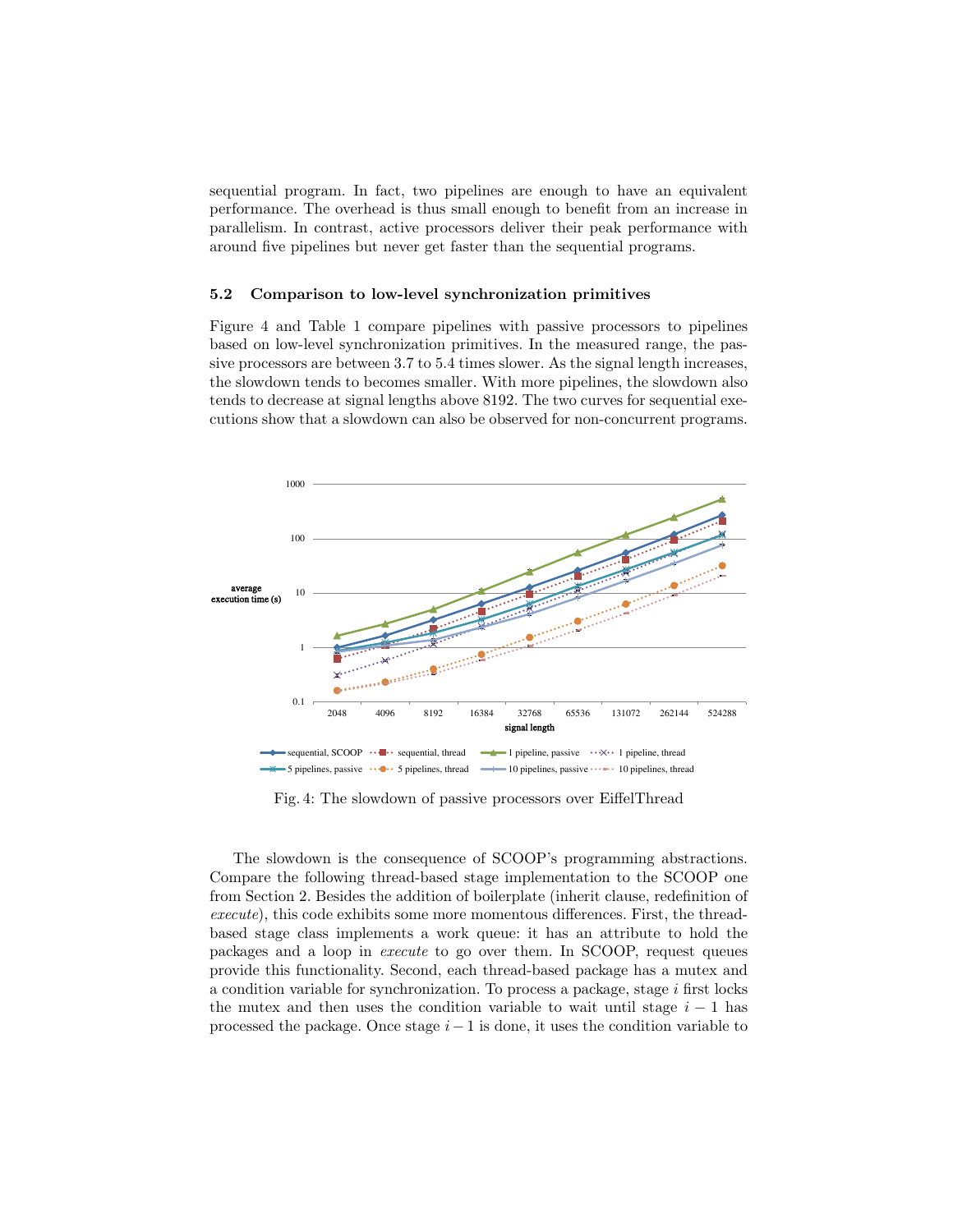signal all waiting stages. Only stage  $i$  leaves the loop. In SCOOP, wait conditions provide this kind of synchronization off-the-shelf. We expect the cost of wait conditions and other SCOOP concepts to drop further, as the compiler and the runtime mature.

```
class STAGE inherit THREAD create make feature
 position: INTEGER −− The stage's position in the pipeline.
 packages: ARRAY|PACKAGE| -- The packages to be processed.
 make (new position: INTEGER; new packages: ARRAY[PACKAGE])
      −− Create a stage at the given position to operate on the packages.
   \bf{do} position := new_position ; packages := new_packages end
  execute
      −− Process each package after the previous stage is done with it.
   do
     across packages as package loop
       package.muter.lock -- Lock the package.−− Sleep until previous stage is done; release the lock meanwhile.
       from until package.is_processed (position -1) loop
          package. condition\_variable.wait (package.mutex)
        end
       process (package) - Process the package.
       package.condition variable.broadcast −− Wake up next stage.
       package. mutex. unlock -- Unlock the package.end
   end
 process (package: PACKAGE)
       −− Process the package.
   do
      do_work (package) - Read from and write to the package
     package.set\_processed (position) -- Set the package processed.end
end
```
#### 5.3 Other applications

A variety of other applications could also profit from passive processors. Object structures can be distributed over passive processors. Multiple clients can thus operate on dynamically changing but distinct parts of these structures while exchanging coordination messages. For example, in parallel graph algorithms, the vertices can be distributed over passive processors. In producer-consumer programs, intermediate buffers can be passive. Normally, about half of the operations in producer-consumer programs are synchronous read accesses. Without the messaging overhead, the consumer can execute these operations much faster than the buffer. Passive processors can also be useful to handle objects whose only purpose it is to be lockable, e.g., forks of dining philosophers, or to encapsulate a shared state, e.g., a robot's state in a controller.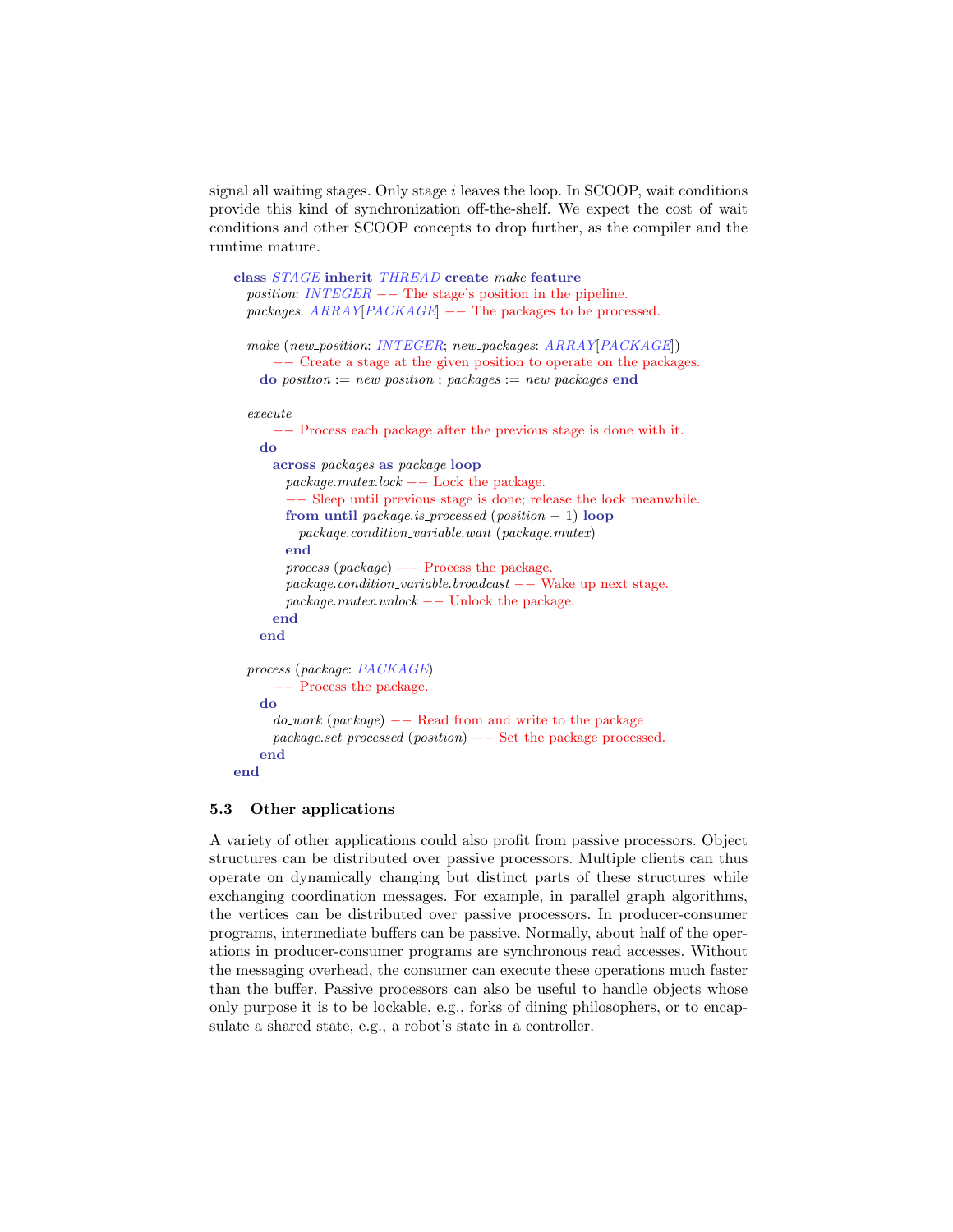## 6 Related work

Several languages and libraries combine shared data with message passing. In Ada [16], tasks execute concurrently and communicate during a rendezvous: upon joining a rendezvous, the client waits for a message from the supplier, and the supplier synchronously sends a message to the client. The client joins a rendezvous by calling a supplier's *entry*. The supplier joins by calling *accept* on that entry. To share data, tasks access protected objects that encapsulate data and provide exclusive access thereon through guarded functions, procedures, and entries. Since functions may only read data, multiple function calls may be active simultaneously. In contrast, passive processors do not support multiple readers. However, unlike protected objects, passive processors do not require new data access primitives. Furthermore, passive processors can become active at runtime.

Erlang [8] is a functional programming language whose concurrency support is based on the actor model [14]. Processes exchange messages and share data using an ets table, providing atomic and isolated access to table entries. A process can also use the Mnesia database management system to group a series of table operations into an atomic transaction. While passive processors do not provide support for transactions, they are not restricted to tables.

Schill et al. [25] developed a library offering indexed arrays that can be accessed concurrently by multiple SCOOP processors. To prevent data races on an array, each processor must reserve a slice of the array. Slices support fine-grained sharing as well as multiple readers using views, but they are restricted to indexed containers. For instance, distributed graphs cannot be easily expressed.

A group of MPI [19] processes can share data using the remote memory access mechanism and its passive target communication. The processes collectively create a window of shared memory. Processes access a window during an epoch, which begins with a collective synchronization call, continues with communication calls, and ends with another synchronization call. Synchronization includes fencing and locking. Locks can be partial or full, and they can be shared or exclusive. Passive processors neither offer fences nor shared locks; they do, however, offer automatic conditional synchronization based on preconditions. MPI can also be combined with OpenMP [23]. Just like MPI alone, this combination does not provide unified concepts. Instead, it provides distinct primitives to access shared data and to send messages. Uniformity also distinguishes passive processors from further approaches such as [13].

Several studies agree that performance gains can be realized if the setup of a program with both message passing and shared data fits the underlying architecture. For instance, Bull et al. [3] and Rabenseifner et al. [24] focus on benchmarks for MPI+OpenMP. Wei and Yilmaz [27] study an adaptive integral method to analyze electromagnetic scattering from perfectly conducting surfaces. Dunn and Meyer [7] use a QR factorization algorithm that can be adjusted to apply only message passing, only shared data, or both.

A number of approaches focus on optimizing messaging on shared memory systems instead of combining message passing with shared data. Gruber and Boyer [12] use an ownership management system to avoid copying messages be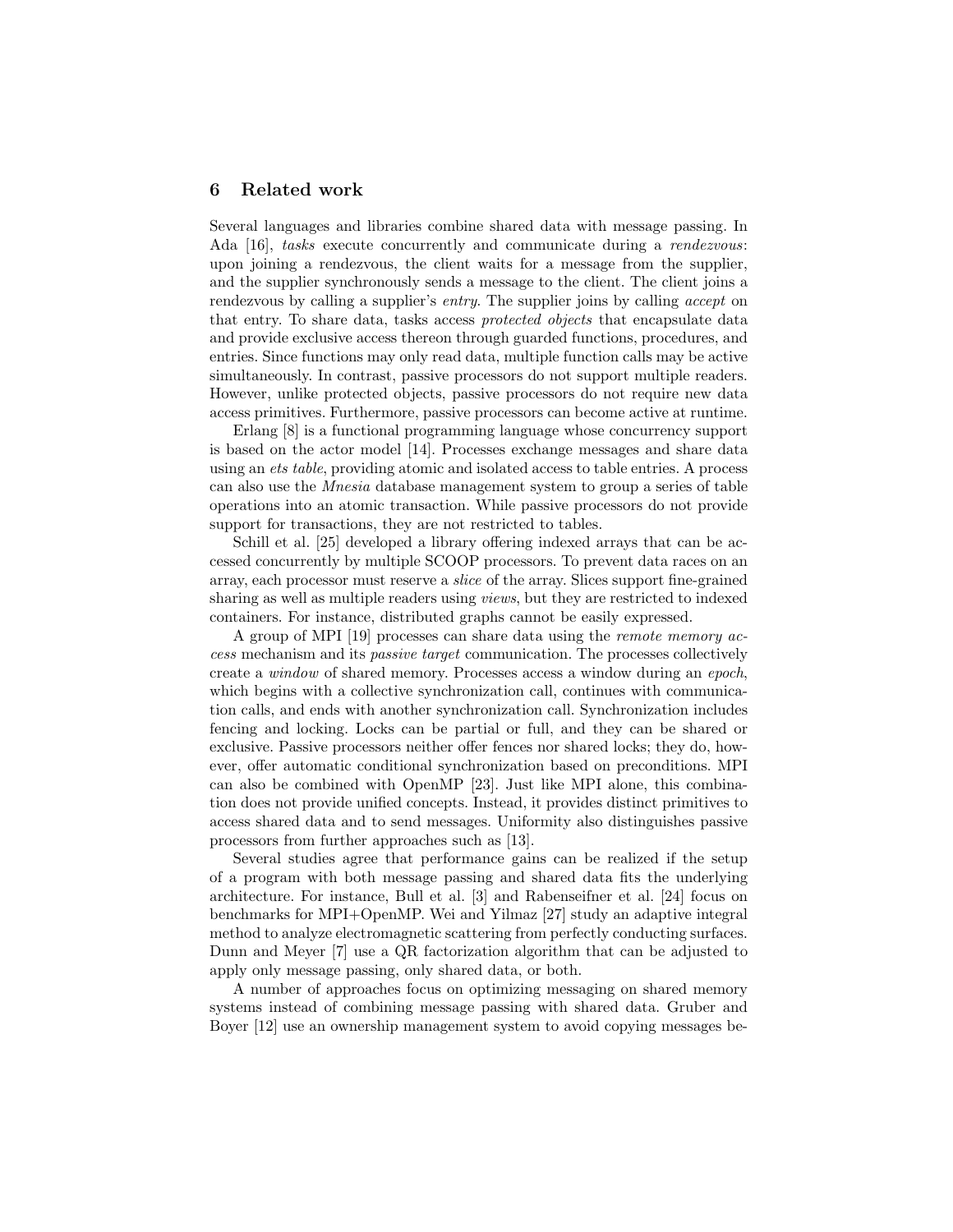tween actors while retaining memory isolation. When an actor sends a message, the system transfers ownership over the message to the receiver. From that point on, only the receiver can access the message, and the sender would get an exception if it tries to do so. Villard et al. [26] and Bono et al. [1] employ static analysis techniques to determine when a message can be passed by reference rather than by value. Buntinas et al. [4], Graham and Shipman [11], as well as Brightwell [2] present techniques to allocate and use shared memory for messages.

# 7 Conclusion

Passive processors extend SCOOP's message-passing foundation with support for safe data sharing, reducing execution time by several orders of magnitude on data-intensive parallel programs. They are useful whenever multiple processors access shared data using frequent and short read or write operations, where the overhead outweighs the benefit of asynchrony. Passive processors can be implemented with minimal effort because much of the existing infrastructure can be reused. The feature call primitive unifies sending messages to active processors and accessing shared data on passive processors. Therefore, no significant code change is necessary to set a processor passive or active. This smooth integration differentiates passive processors from other approaches. The concept of passive computational units can also be applied to other message-passing concurrency models. For instance, messages to passive actors [14] can be translated into direct, synchronous, and mutually exclusive accesses to the actor's data.

Passive processors currently do not offer shared read locks, which allow multiple clients to simultaneously operate on a passive processor. Shared read locks require features that are guaranteed to be read-only. Functions could serve as a first approximation since they are read-only by convention. Further, passive processors are not distributed yet. Because frequent remote calls are expensive, implementing distributed passive processors requires an implicit copy mechanism to move the supplier's data into the client's memory.

# References

- 1. Bono, V., Messa, C., Padovani, L.: Typing copyless message passing. In: European Symposium on Programming. pp. 57–76 (2011)
- 2. Brightwell, R.: Exploiting direct access shared memory for MPI on multi-core processors. International Journal of High Performance Computing Applications 24(1), 69–77 (2010)
- 3. Bull, J.M., Enright, J.P., Guo, X., Maynard, C., Reid, F.: Performance evaluation of mixed-mode OpenMP/MPI implementations. International Journal of Parallel Programming 38(5–6), 396–417 (2010)
- 4. Buntinas, D., Mercier, G., Gropp, W.: Implementation and evaluation of sharedmemory communication and synchronization operations in MPICH2 using the Nemesis communication subsystem. Parallel Computing 33(9), 634–644 (2007)
- 5. Clavel, M., Durán, F., Eker, S., Lincoln, P., Martí-Oliet, N., Meseguer, J., Talcott, C.: All About Maude – A High-Performance Logical Framework. Springer (2007)